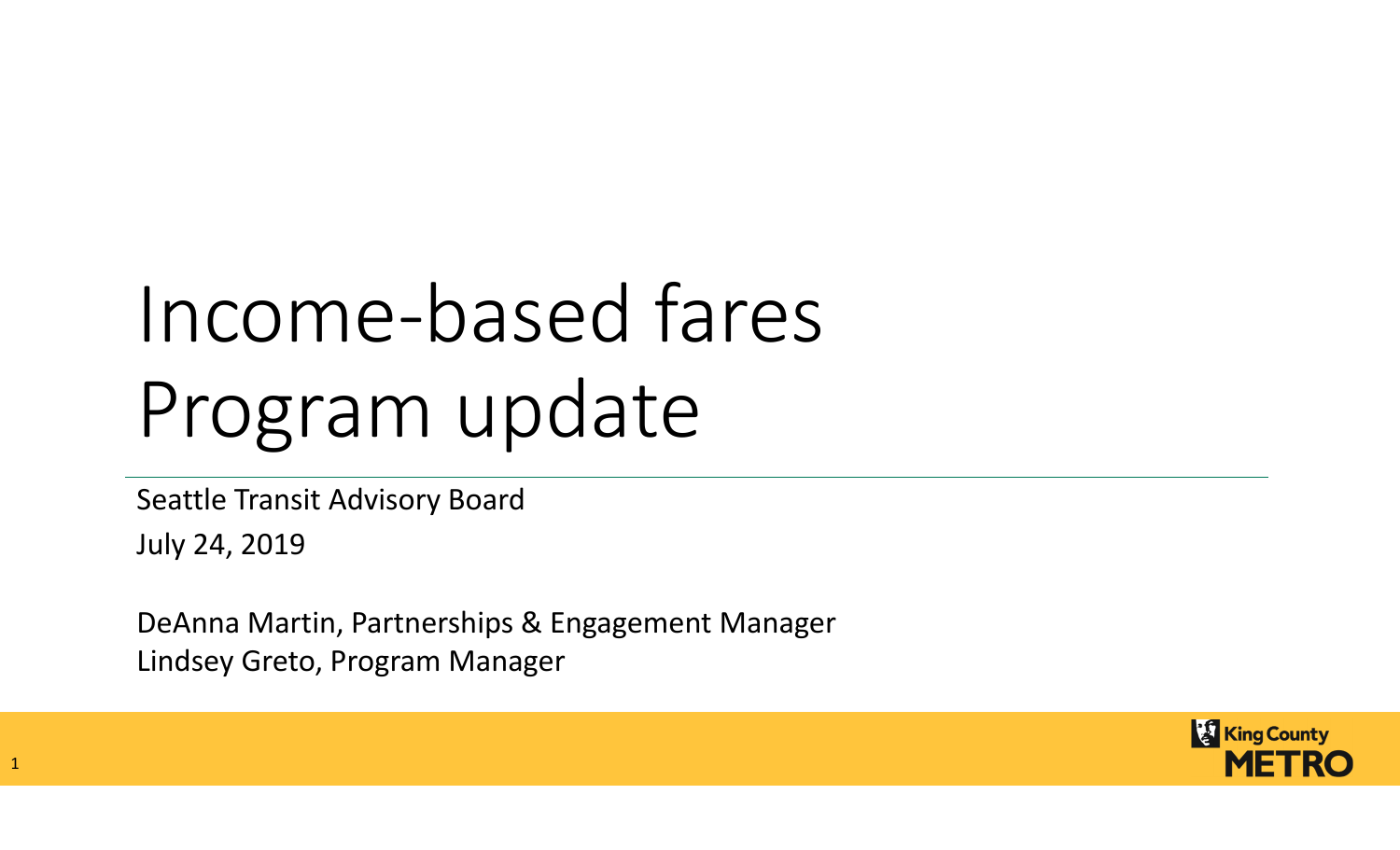

# **Overview**

Progress

Emerging themes

Next steps

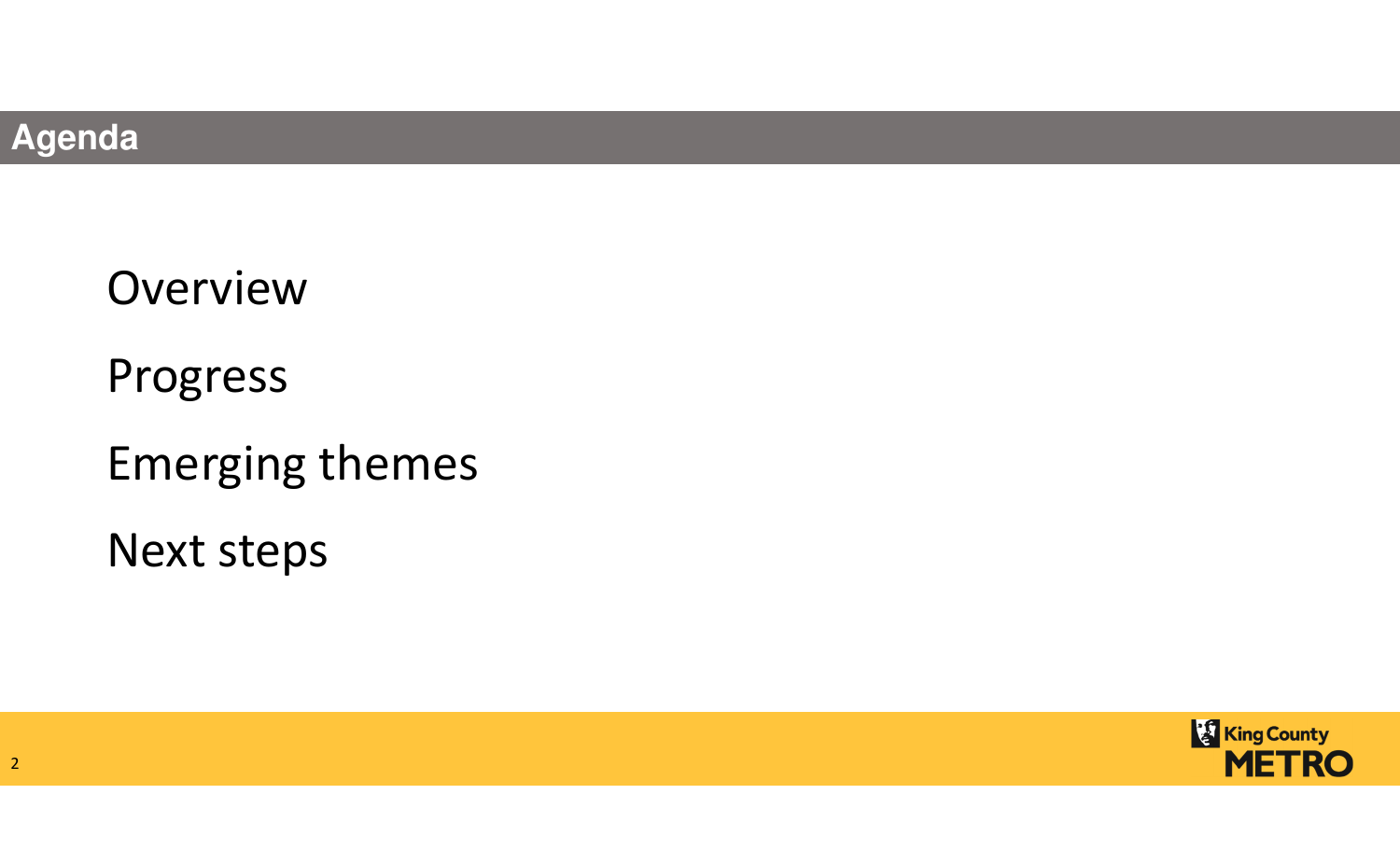#### **Proviso requirements**

## Consider access to free or very low cost access to transit for residents earning less than 138% of federal poverty through:

- Input from stakeholders
- Data and market research
- Guidance from experts and peers
- King County's Equity and Social Justice Strategic Plan

### Program must:

- Adhere to fund management policies and farebox recovery
- Coordinate with human service provider agencies

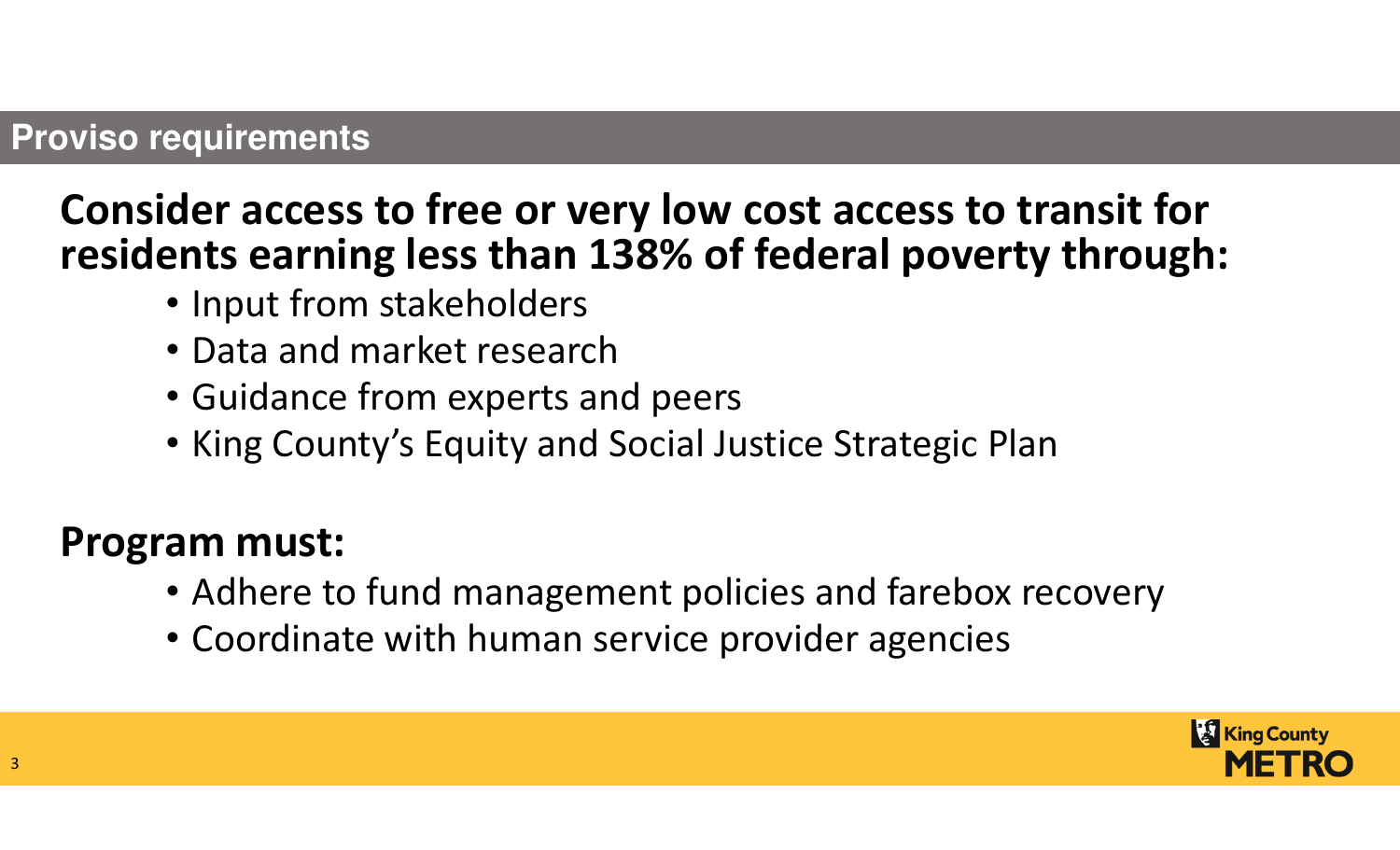#### **Metro as a mobility agency**

Mobility is a human right, leading to thriving communities, sustainable environment, and a vibrant economy



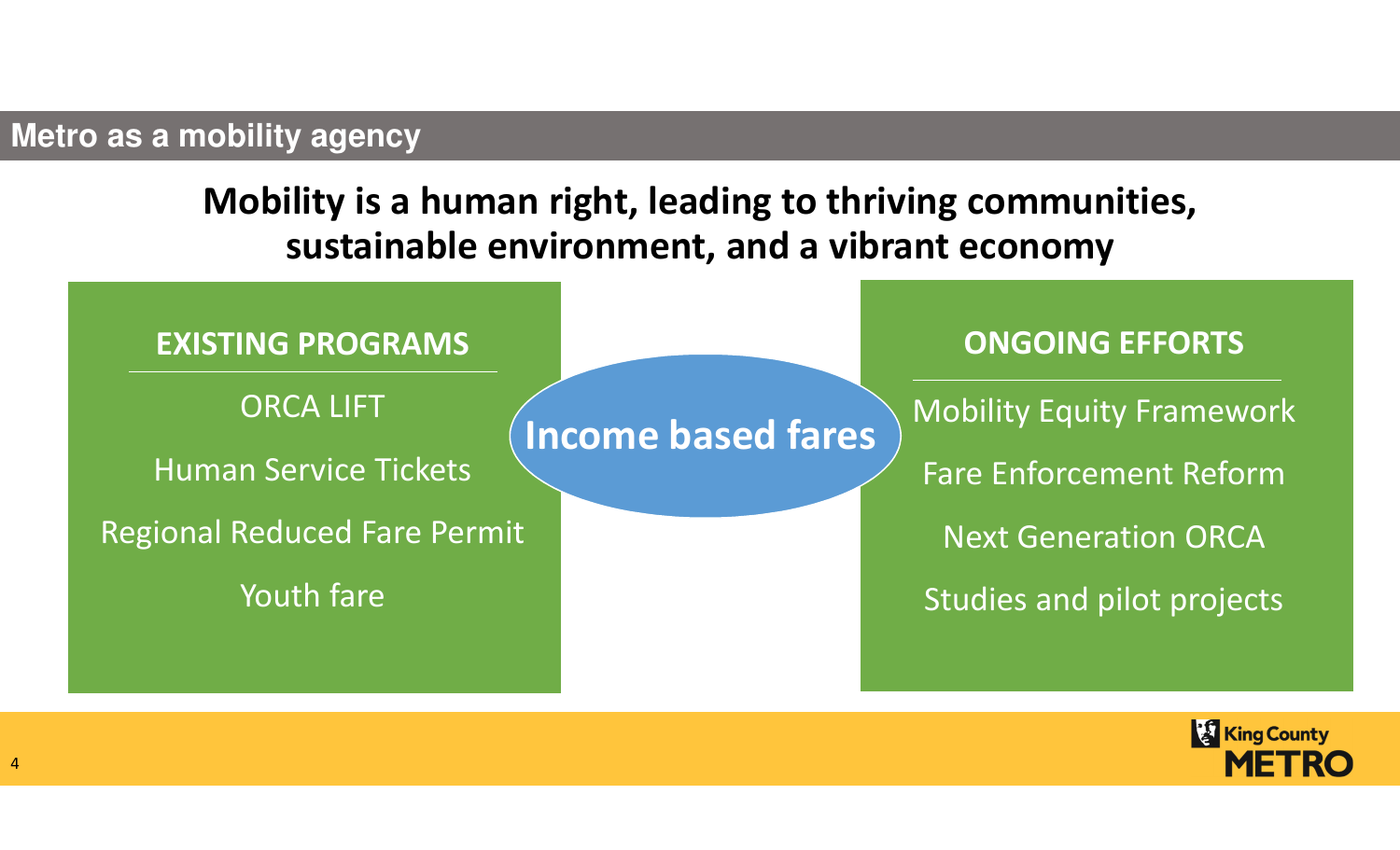#### **Current thinking**

# Vision

- People in King County can afford to ride transit
- Increase our use of income as a basis for setting fares
- Provide a free fare product for those who need it most
- Financially sustainable such that we can continue to grow service

### How we'll get there

- Expand the ORCA LIFT fare program to include a new free-tothe-user product for customers with no and very low incomes
- Phase implementation
- Employ robust evaluation to learn and adjust

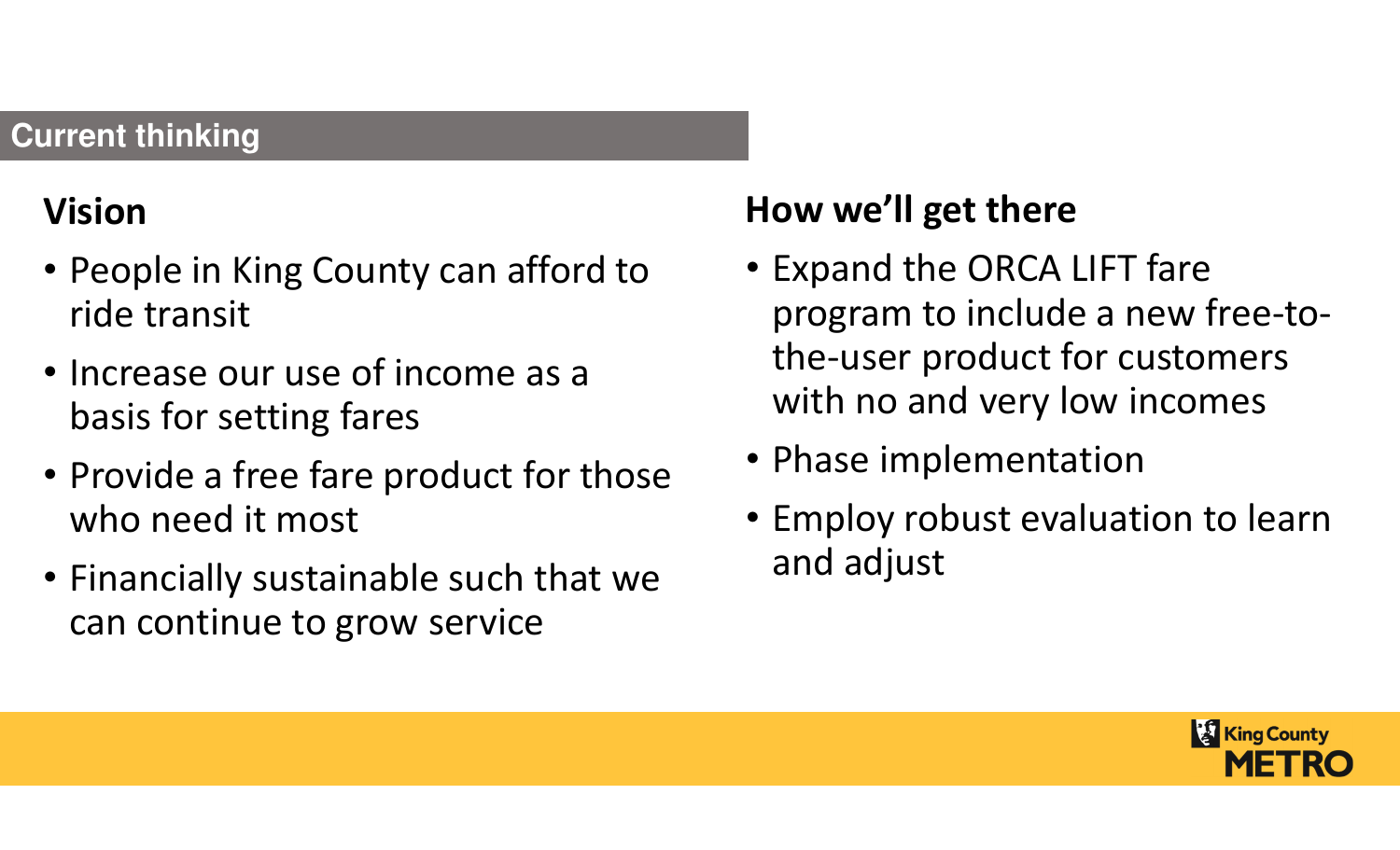#### **Proviso timeline**

|                                                                                               | We are here                                                                                                                                             |                                                                                                                              |                                                                                                           |                                                                           |
|-----------------------------------------------------------------------------------------------|---------------------------------------------------------------------------------------------------------------------------------------------------------|------------------------------------------------------------------------------------------------------------------------------|-----------------------------------------------------------------------------------------------------------|---------------------------------------------------------------------------|
| <b>Existing conditions</b>                                                                    | Stakeholder engagement                                                                                                                                  | <b>Customer engagement</b>                                                                                                   | <b>Implementation report</b>                                                                              | <b>Program launch</b>                                                     |
|                                                                                               | January - July 2019                                                                                                                                     |                                                                                                                              | June - Sept 2019                                                                                          | 2020                                                                      |
| <b>Consult with</b><br>experts and<br>peer agencies<br>Research<br>$\bullet$<br>affordability | • Recruit stakeholders<br>Hold four workshops:<br>$\bullet$<br>current barriers, potential<br>solutions, long-term<br>vision, program<br>recommendation | <b>Community based</b><br>$\bullet$<br>organization-led<br>community<br>conversations<br><b>Customer survey</b><br>$\bullet$ | Submit report to<br><b>Council by Sept. 30</b>                                                            | Early 2020: Phase I<br>Robust program<br>evaluation                       |
| <b>Program development</b>                                                                    |                                                                                                                                                         |                                                                                                                              |                                                                                                           |                                                                           |
| Develop<br>$\bullet$<br>program<br>concepts: free<br>and low-cost<br>6                        | Use feedback to refine<br>options<br>Determine what we need<br>to learn from customers<br>Include recommendation<br>$\bullet$<br>in report              | Use feedback to<br>$\bullet$<br>refine options                                                                               | <b>Estimate ridership</b><br>impact and cost for<br>free options<br>Determine preferred<br>program option | Learn and adjust for<br><b>Phase 2 and ORCA</b><br><b>Next Generation</b> |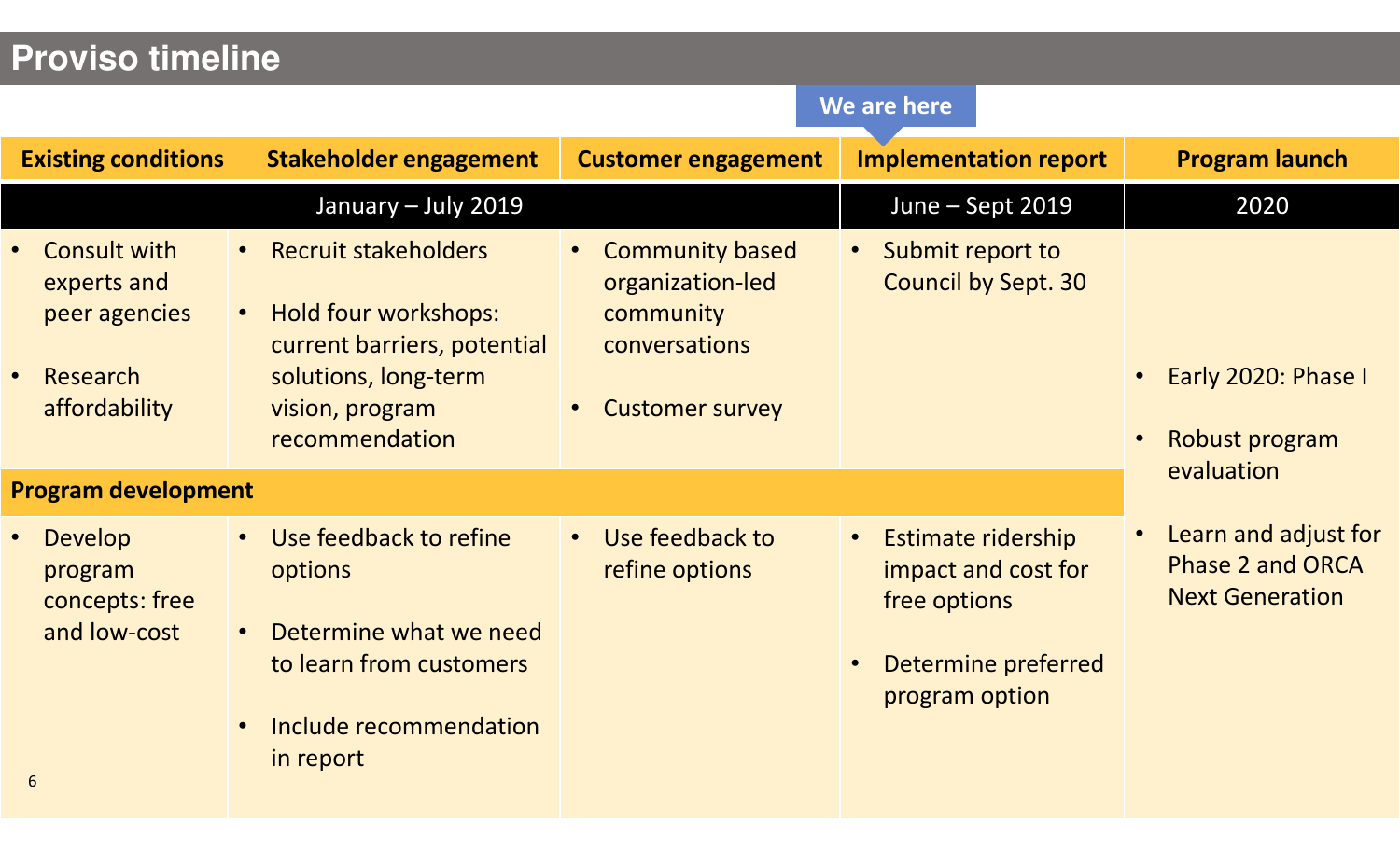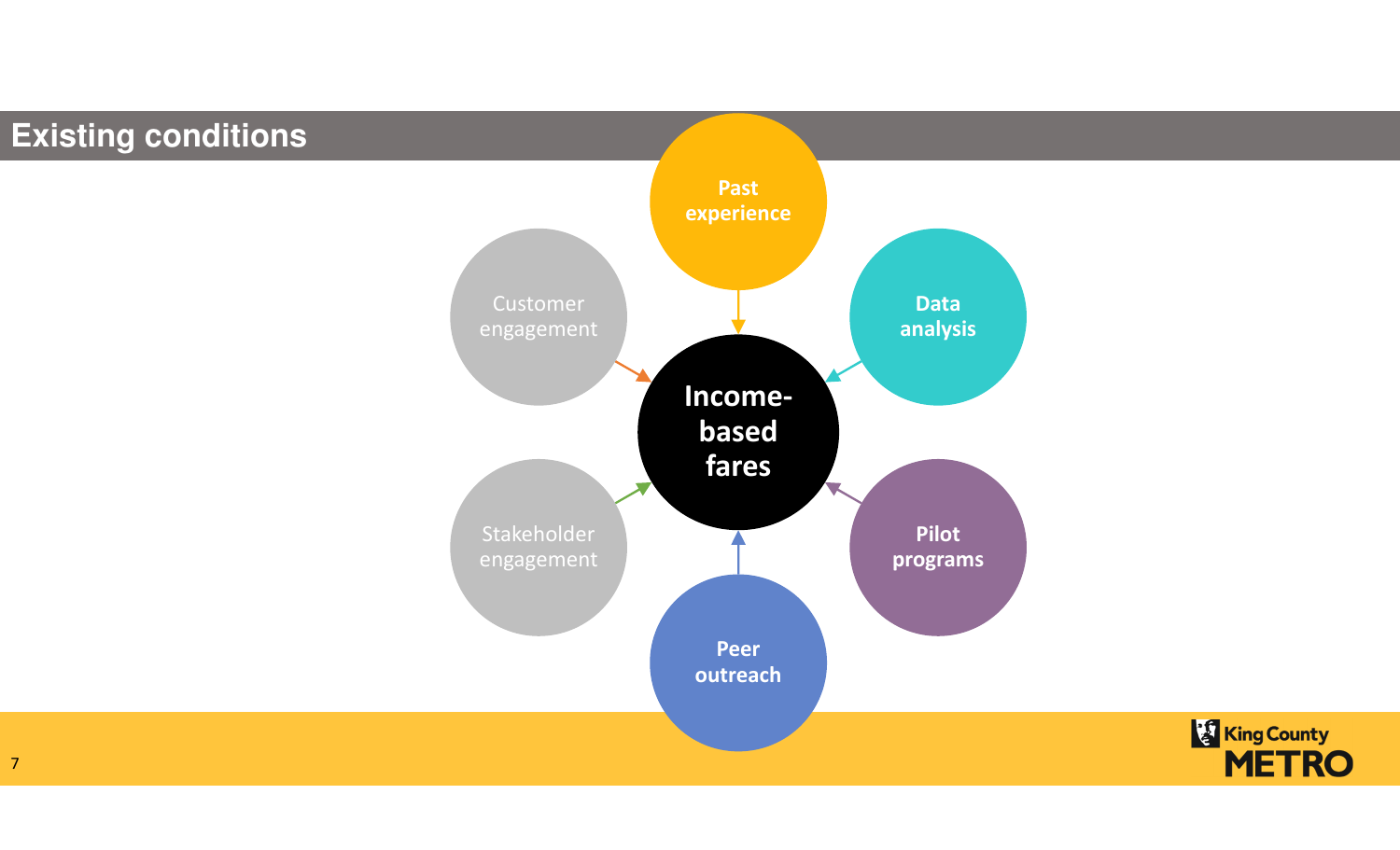#### **Our current reduced fares**



- 
- The Income-based<br>• 50k enrolled in<br>King Co, 5.3m<br>boardings

• But, fare may be too high for some, 42% of eligible pay full adult fare

 $$275$ Expires: Dec 31, 2017<br>HSC 12345

- 
- 
- 
- Income-based<br>• 1.8m tickets<br>• 54m value<br>• But, have to get in person, agency demand exceeds supply



- 
- ederability-<br>• Age/ability-<br>• 130k enrolled, 3.3m ORCA<br>• System boardings 150 moardings 160 moardings 160 moardings 160 moaths 160 moaths 160 moaths 160 moaths 160 moaths 160 moaths 160 moaths 160 moa
	- But, difficult to get, fare may be too high for some



<del>1</del> • Age-based<br>• 4.7m ORCA<br>system boardings

> • But, difficult to get, fare may be too high for some

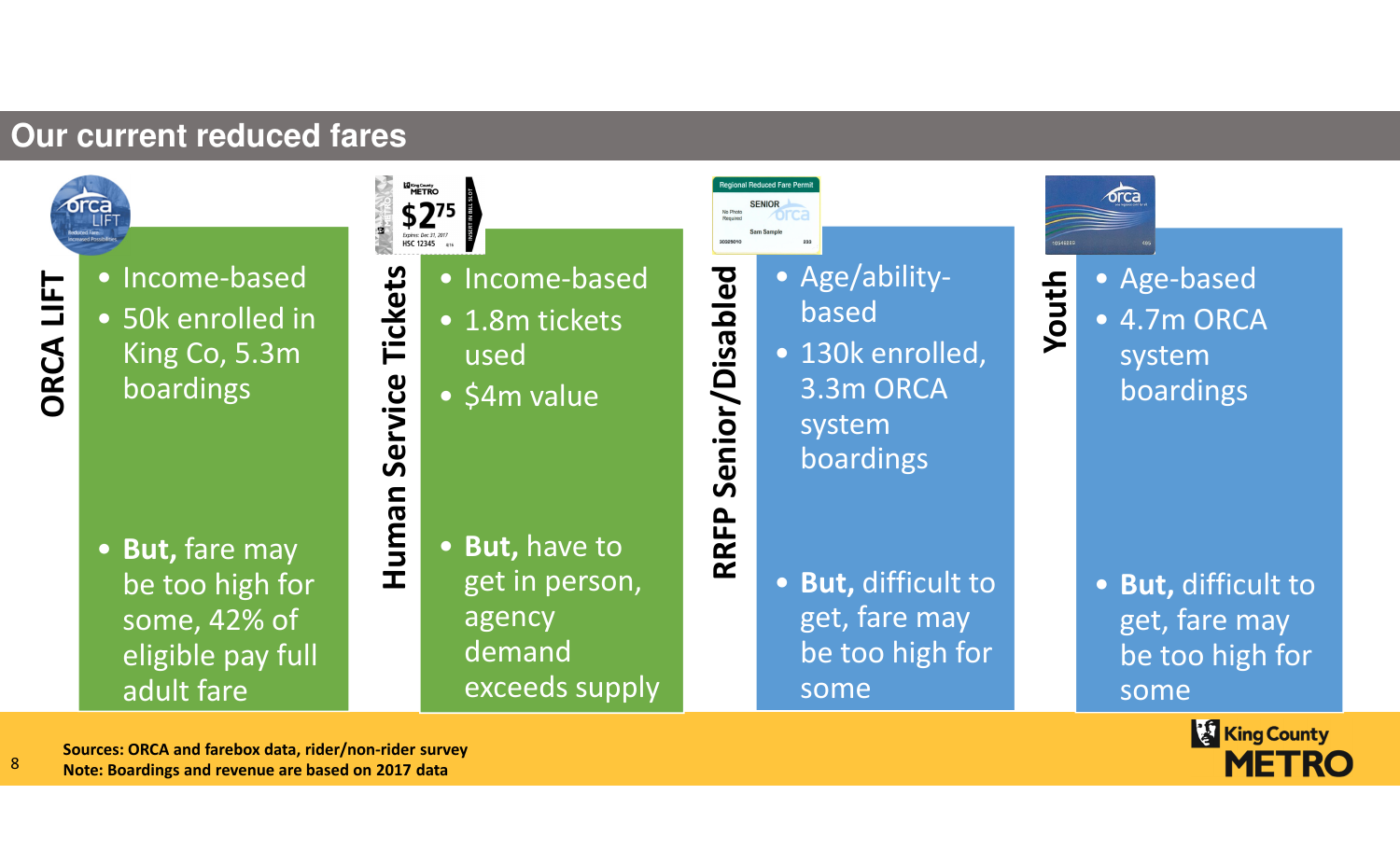#### **Current spending on transit by income**

Currently, a family of 4 below 200% FPL would need to spend at least 5% of their income on transit passes. Families below 100% FPL must spend at least 10% of their income on transit passes. This percentage increases dramatically at lower incomes.

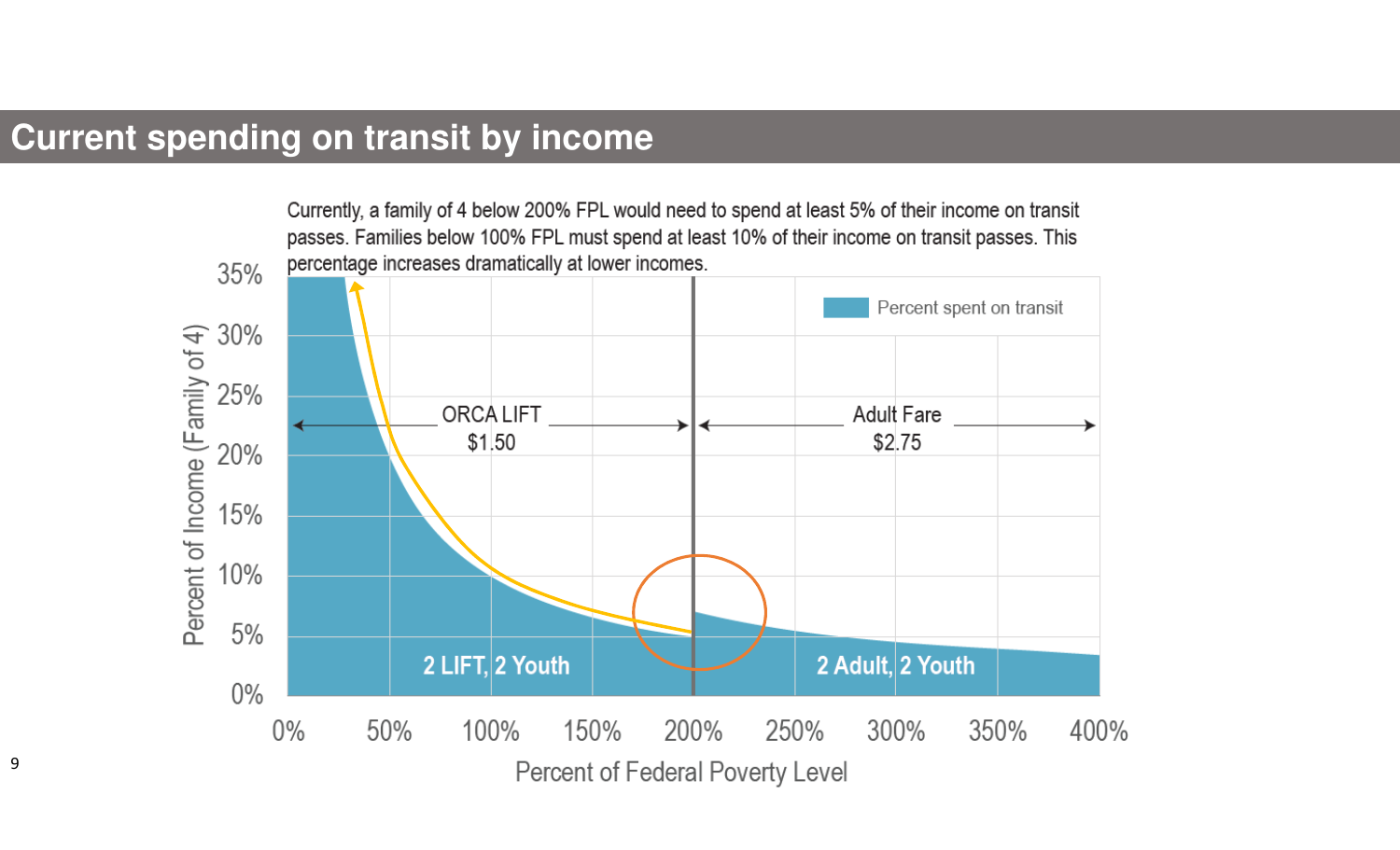#### **Stakeholder engagement**



Goal: Provide input to shape program and long-term vision

Met on March 6, April 5, June 26Final meeting on July 30

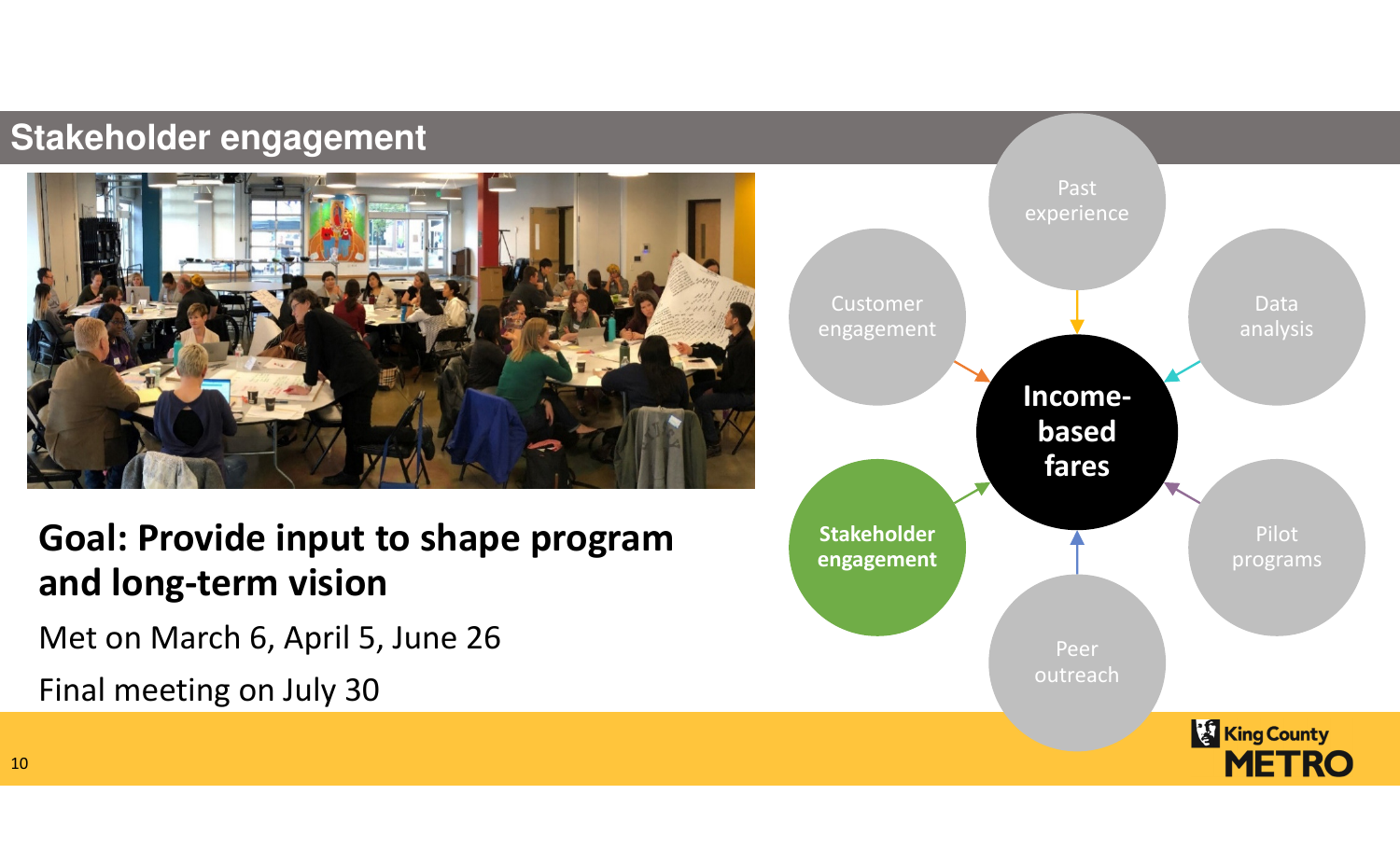#### **Customer engagement**

### Goal: Engage deeply with customers we don't always hear from

#### Community conversations, via:

- Casa Latina
- Urban League
- Chief Seattle Club
- Byrd Barr Place
- Open Doors for Multicultural Families
- Mother Africa

### Survey

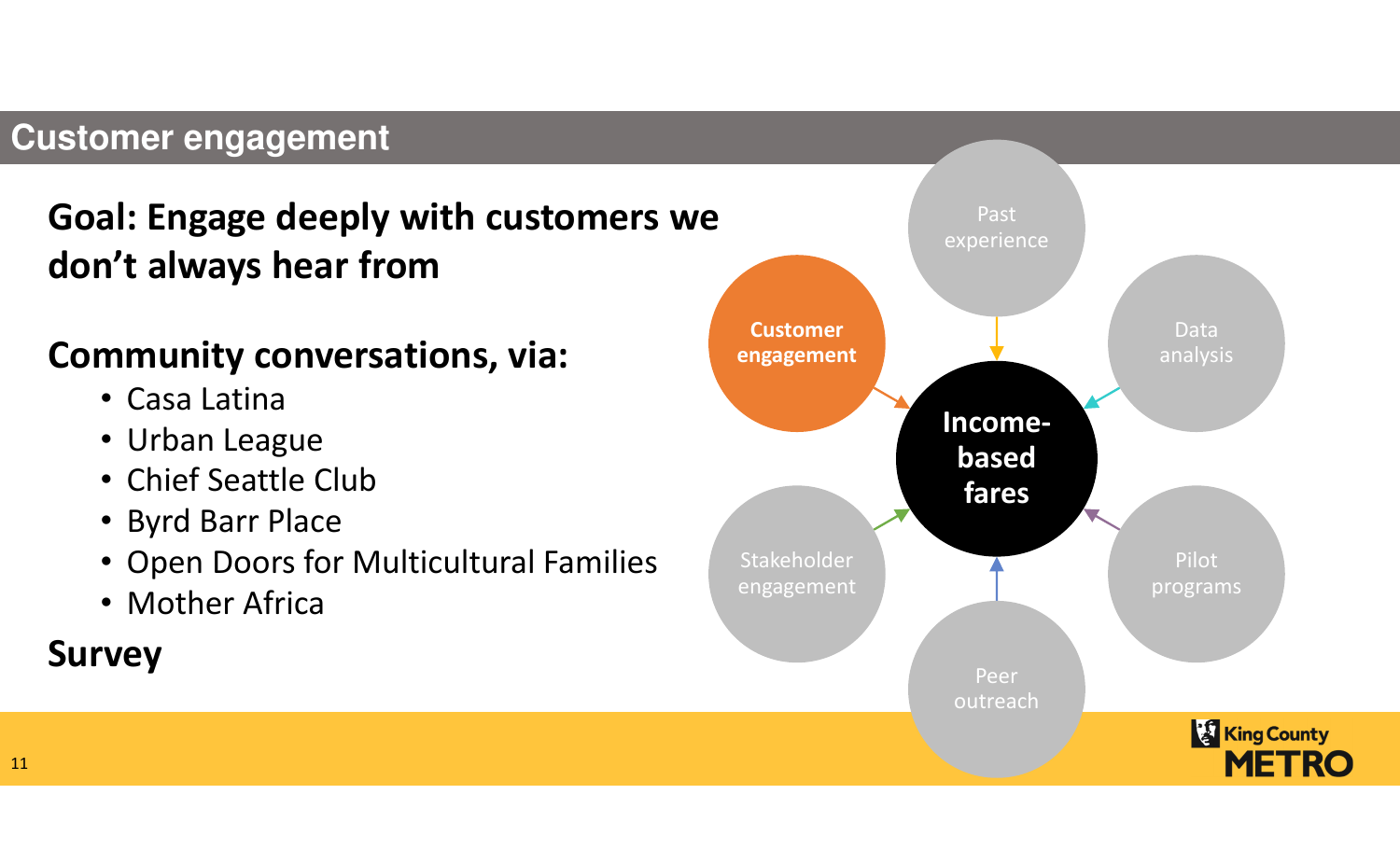# Focus resources on those most in need

# Regional integration is critical for customer experience

# Price isn't the only concern



12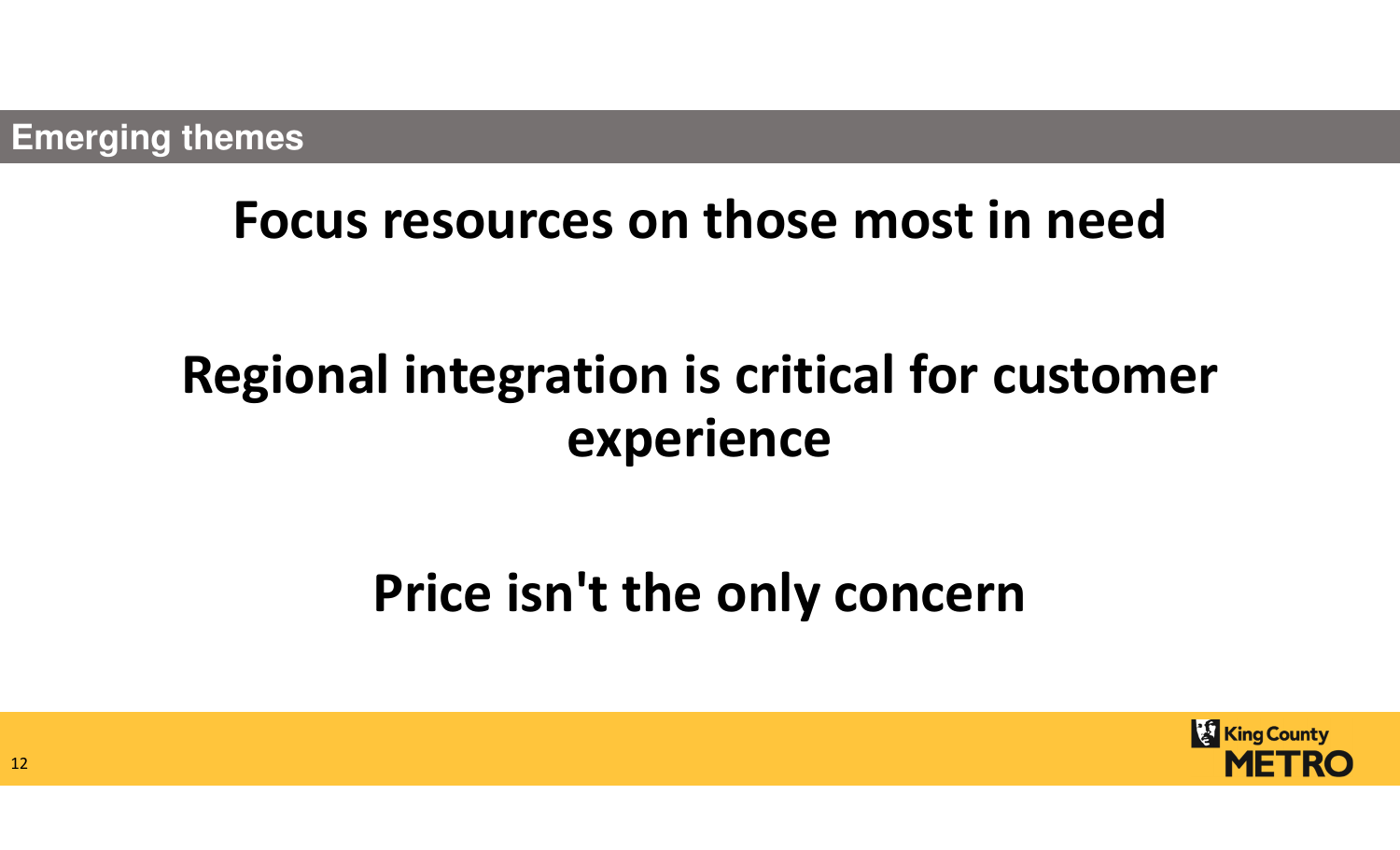# **A balancing act**



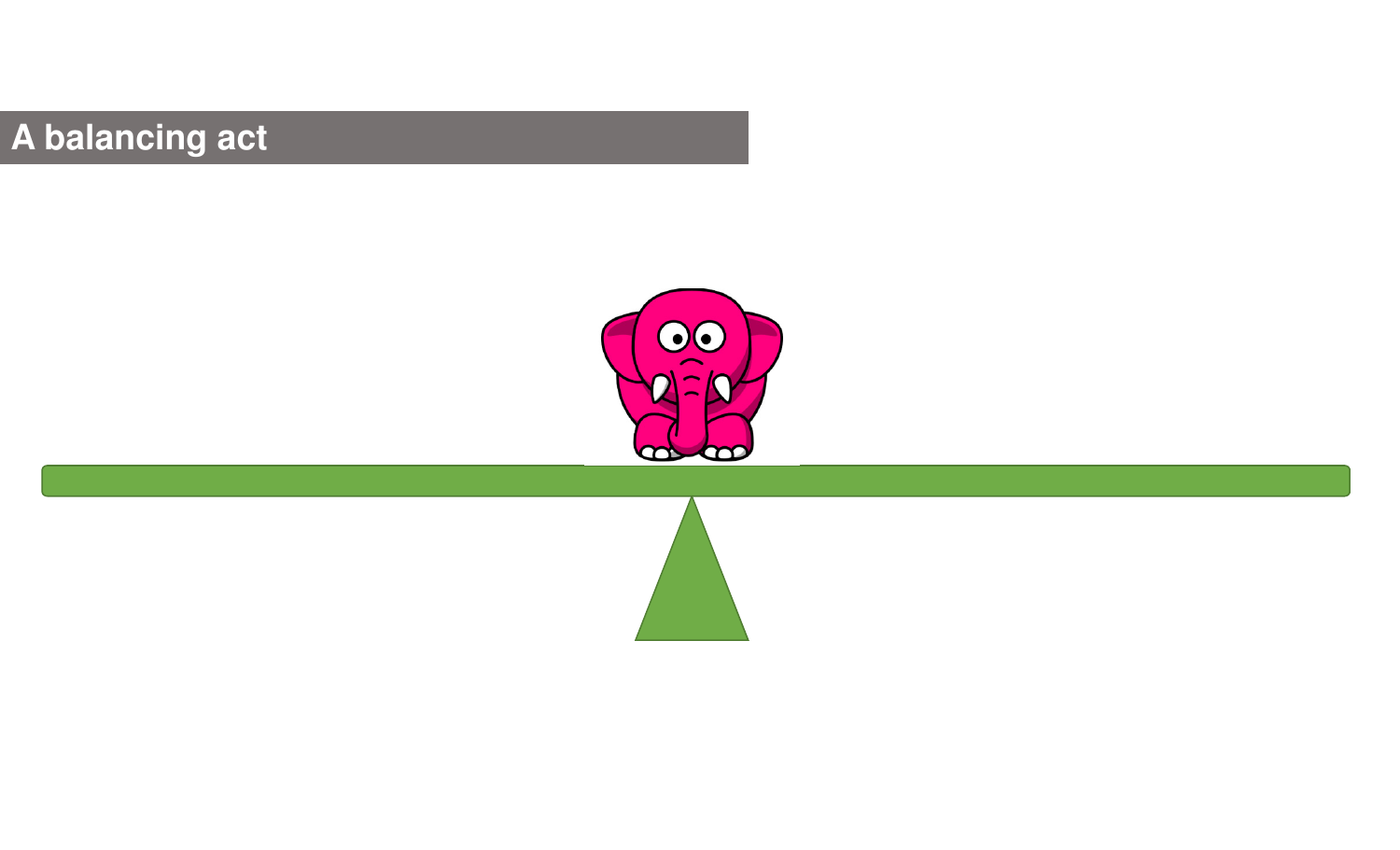#### **Next steps**

- $\Box$  Develop implementation and evaluation plan
- **Hold stakeholder workshop, July 30**
- **□ Brief regional transit agencies and County Council**
- $\square$  Submit report by Sept 30
- $\Box$  Work with partners on implementation strategy
- $\Box$  Use feedback to inform long-term strategy and policy undates updates